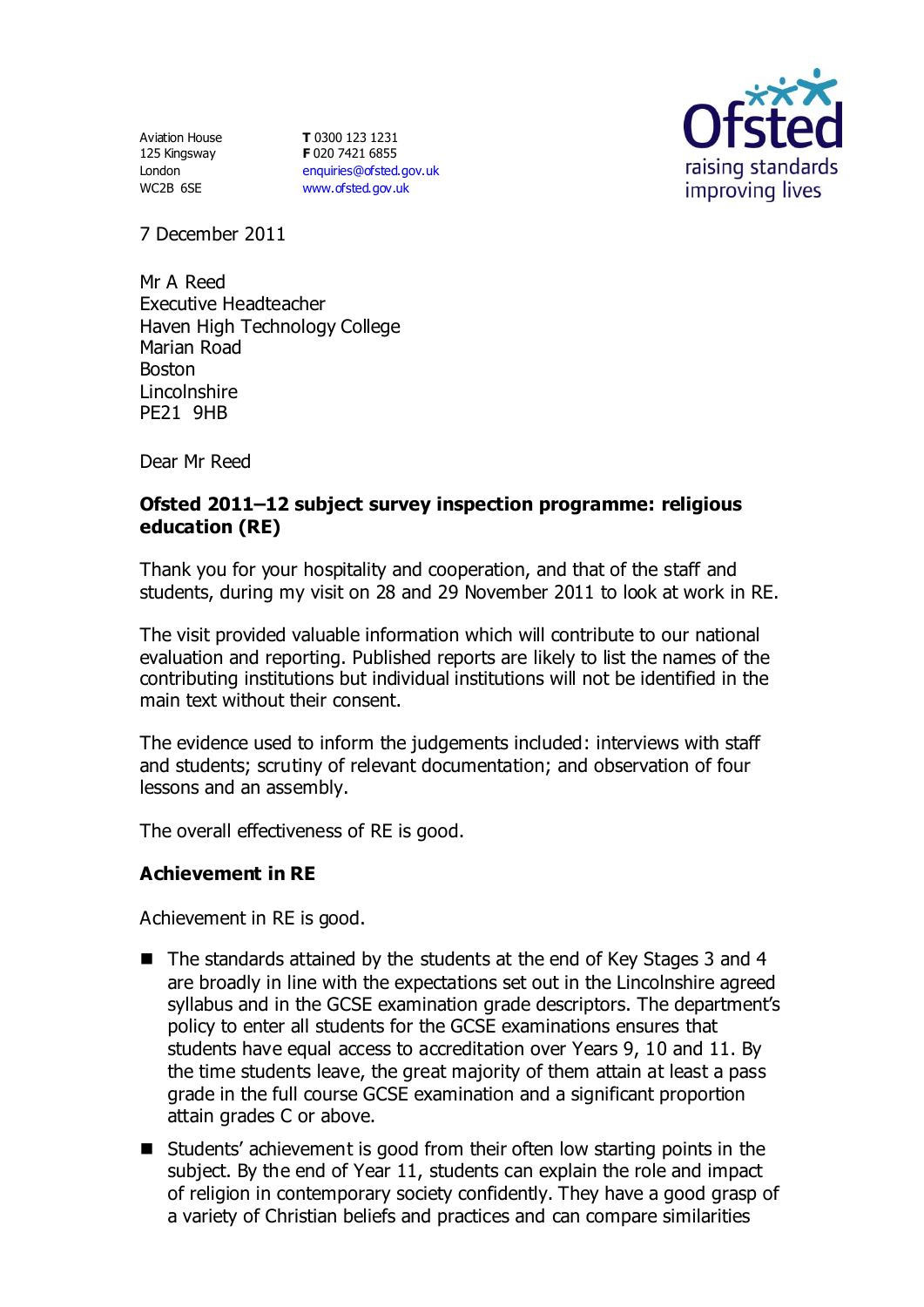and differences between Christianity and Judaism with growing discernment. Students' ability to explore, analyse and evaluate religion and belief is a strength. Effective teaching ensures that students can respond meaningfully to religious and moral issues and reflect on their own views in an informed way. Students have some basic knowledge of one or two other religions, in addition to Christianity and Judaism, but there is a lack of depth in students' understanding, for example of Hinduism and Buddhism. This weakness is now being addressed through revised schemes of work for Years 7 and 8.

■ Students' personal development in the context of RE is good. Their attitudes to RE are positive and they behave well in lessons. The subject makes an important contribution to developing students' appreciation of religious and cultural diversity. Across both key stages, students learn about' and 'learn from' religion in a balanced way. Students routinely link their study of belief to their own experiences and readily reflect on different views of meaning and purpose in life.

# **Quality of teaching in RE**

The quality of teaching in RE is good.

- Teachers have good subject knowledge which they use skilfully to probe students' knowledge, thereby deepening their understanding of the religions they study. Lessons are structured well to engage students from the outset. Students have a clear view of learning outcomes and the checking of learning during and at the end of lessons is used effectively to promote good learning. The emphasis on developing oracy skills and support for students who are at an early stage of speaking English ensures that all have access to the learning and achieve well.
- Students are encouraged to record their learning in a range of ways and there are good displays of their work in classrooms. Homework tasks usually extend students' learning beyond that achieved in lessons.
- Assessment procedures are fit for purpose and good overall. An established monitoring system records results from regular assessments. Teachers share their understanding of the agreed syllabus level descriptors and this helps to ensure consistency in assessment. Teachers' regular marking and feedback give clear guidance to students for improvement. Students are expected to respond to the guidance so that opportunities for maximising improvement are not missed.

### **Quality of the curriculum in RE**

The quality of the curriculum in RE is satisfactory with some good elements.

■ A distinctive feature of the curriculum is the opportunity for students to study the GCSE short course in Year 9 with a view to attaining a GCSE full course accreditation by the end of Year 11. This means that students' knowledge and understanding of Christianity and Judaism are developed to least a reasonable level.